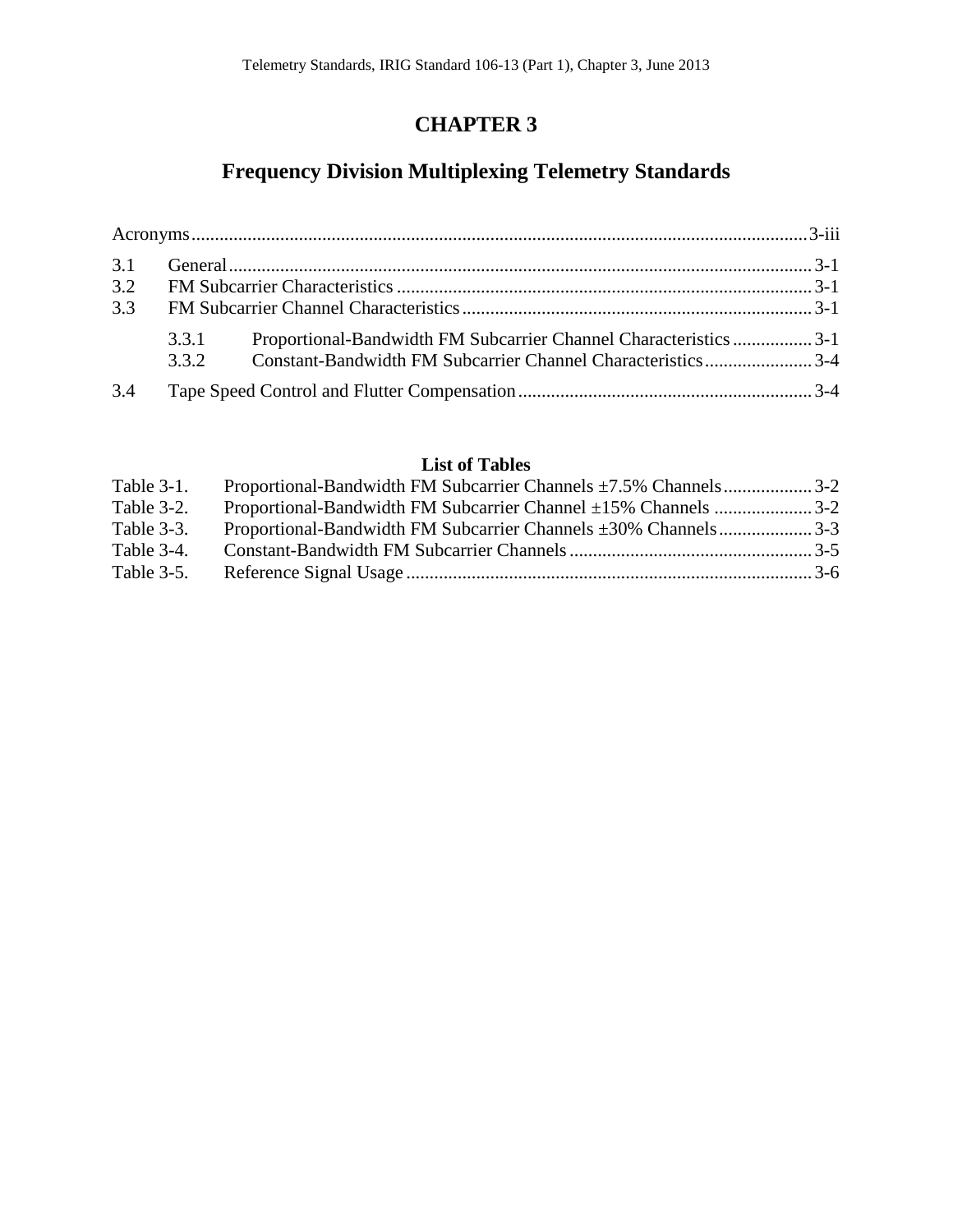This page intentionally left blank.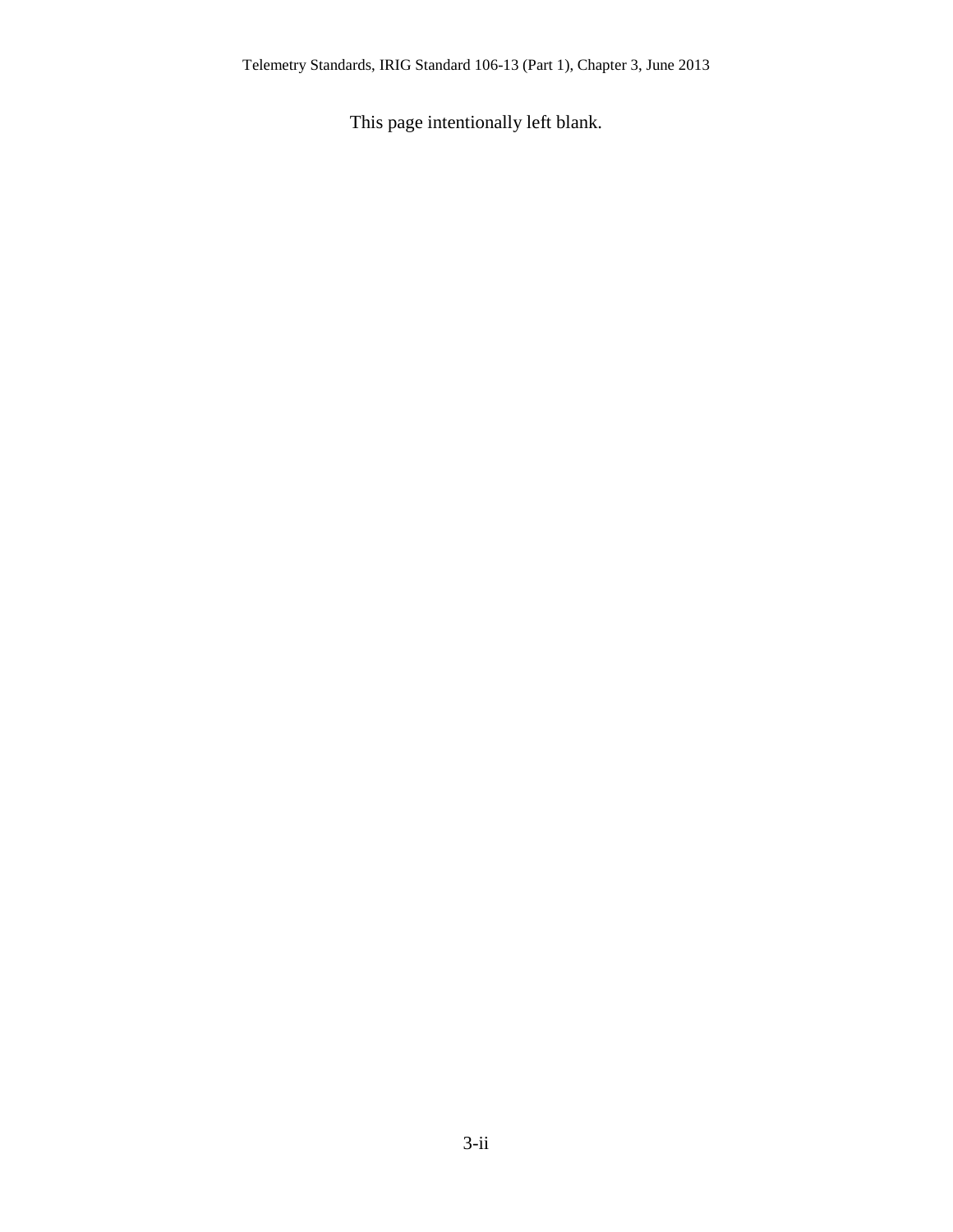# **Acronyms**

- <span id="page-2-0"></span>FM frequency modulation
- Hz hertz
- kHz kilohertz
- ms millisecond<br>RF radio frequency
- radio frequency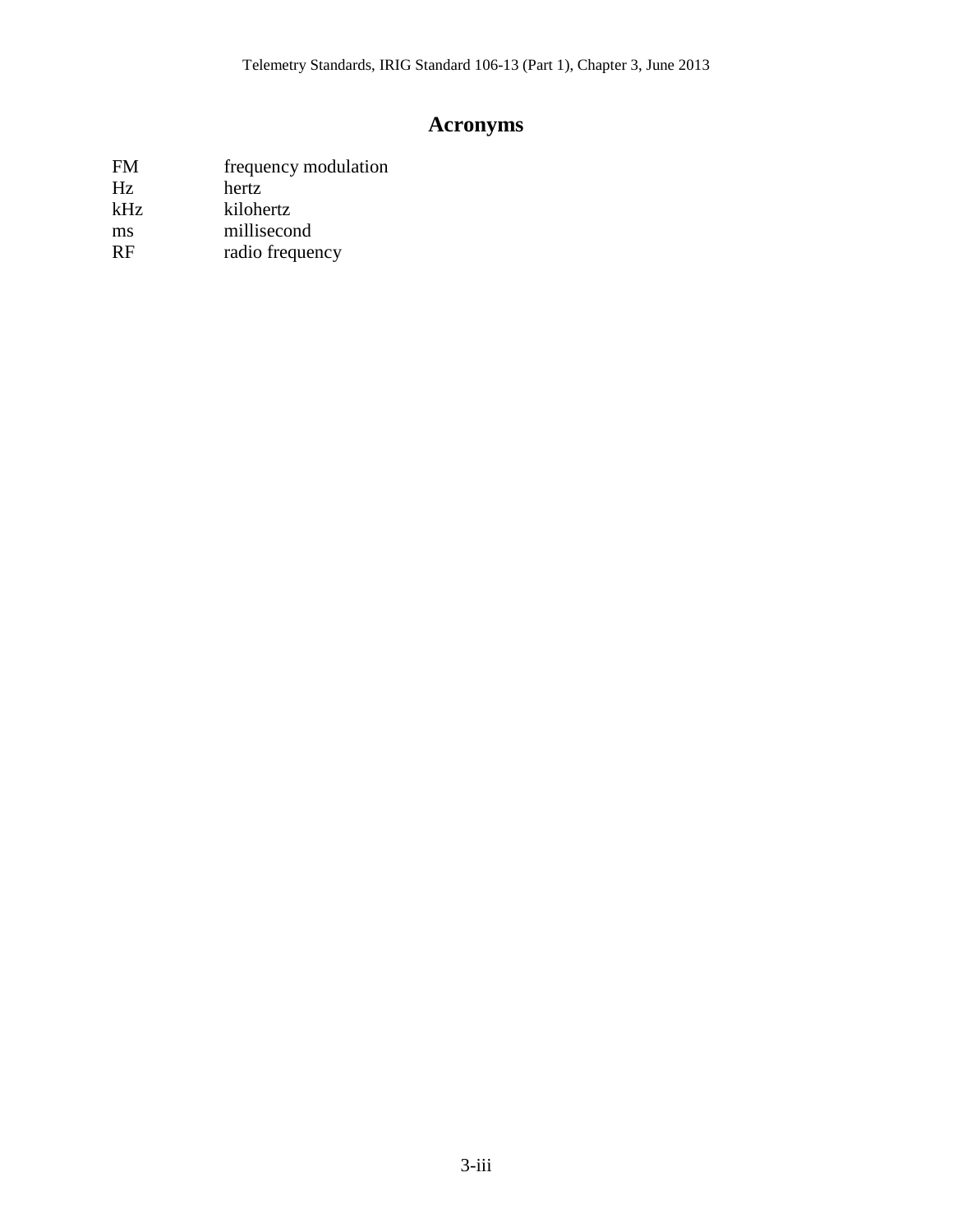This page intentionally left blank.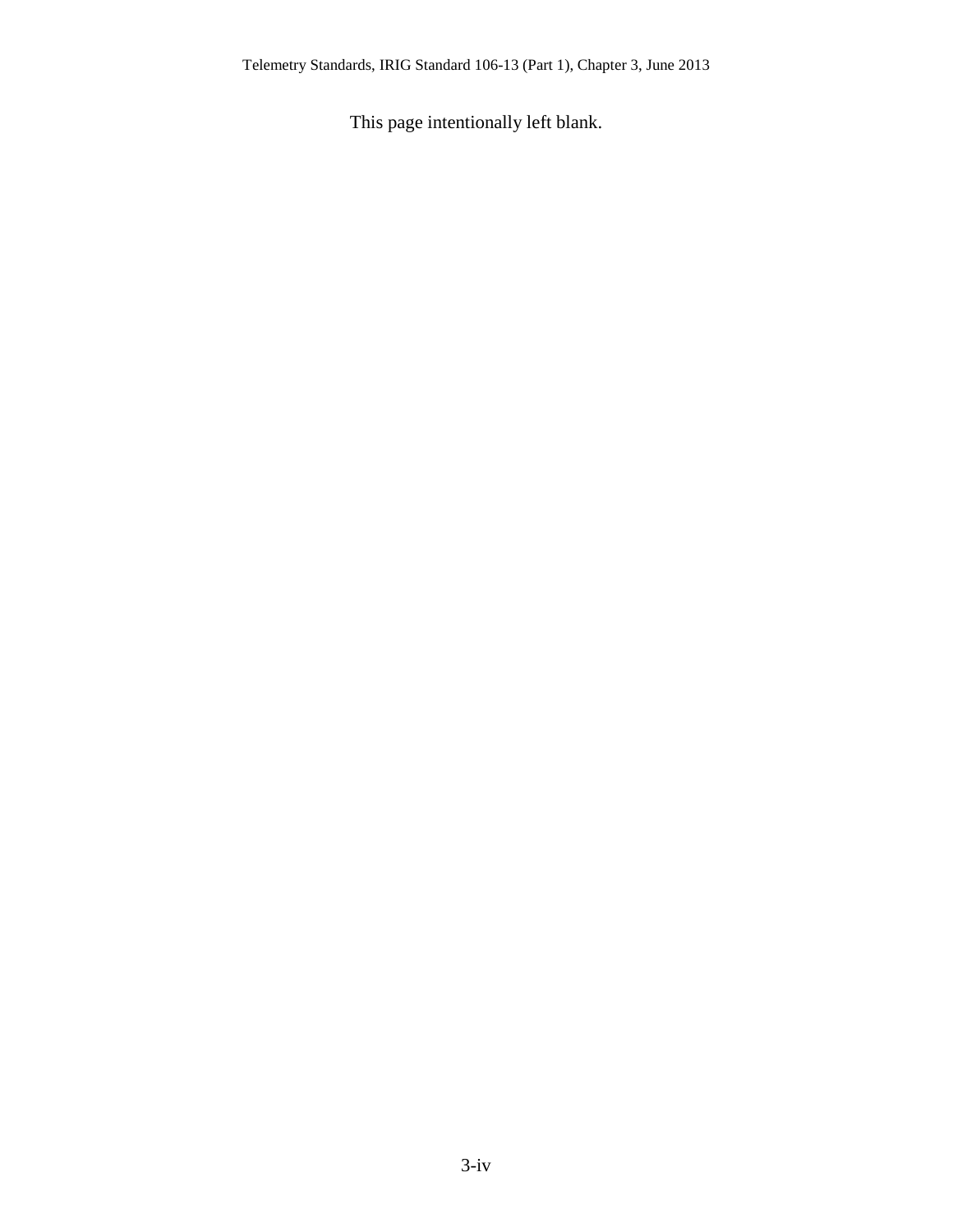## **CHAPTER 3**

# **Frequency Division Multiplexing Telemetry Standards**



### <span id="page-4-0"></span>**3.1 General**

In frequency division multiplexing, each data channel makes use of a separate subcarrier that occupies a defined position and bandwidth in the modulation baseband of the radio frequency (RF) carrier. Two types of FM subcarrier formats may be used. The data bandwidth of one format type is proportional to the subcarrier center frequency, while the data bandwidth of the other type is constant, regardless of subcarrier frequency.

#### <span id="page-4-1"></span>**3.2 FM Subcarrier Characteristics**

In these systems, one or more subcarrier signals, each at a different frequency, are employed to frequency-modulate or phase-modulate a transmitter in accordance with the RF conditions specified in [Chapter 2.](http://www.wsmr.army.mil/RCCsite/Documents/106-13_Telemetry_Standards/chapter2.pdf) The following subparagraphs set forth the standards for utilization of FM frequency division multiplexing.

Each of the subcarriers conveys measurement data in FM form. The number of data channels may be increased by modulating one or more of the subcarriers with a time-division multiplex format such as pulse code modulation.

The selecting and grouping of subcarrier channels depend upon the data bandwidth requirements of the application at hand and upon the necessity to ensure adequate guard bands between channels. Combinations of both proportional-bandwidth channels and constantbandwidth channels may be used.

#### <span id="page-4-2"></span>**3.3 FM Subcarrier Channel Characteristics**

The following subparagraphs describe the characteristics of proportional-bandwidth and constant-bandwidth FM subcarrier channels.

### <span id="page-4-3"></span>3.3.1 Proportional-Bandwidth FM Subcarrier Channel Characteristics

[Table 3-1,](#page-5-0) [Table 3-2,](#page-5-1) and [Table 3-3](#page-6-0) list the standard proportional-bandwidth FM subcarrier channels. The channels identified with letters permit  $\pm 15$  or  $\pm 30$  percent subcarrier deviation rather than  $\pm$ 7.5 percent deviation but use the same frequencies as the 12 highest channels. The channels shall be used within the limits of maximum subcarrier deviation. See [Appendix B](http://www.wsmr.army.mil/RCCsite/Documents/106-13_Telemetry_Standards/appendixB.pdf) for expected performance tradeoffs at selected combinations of deviation and modulating frequency.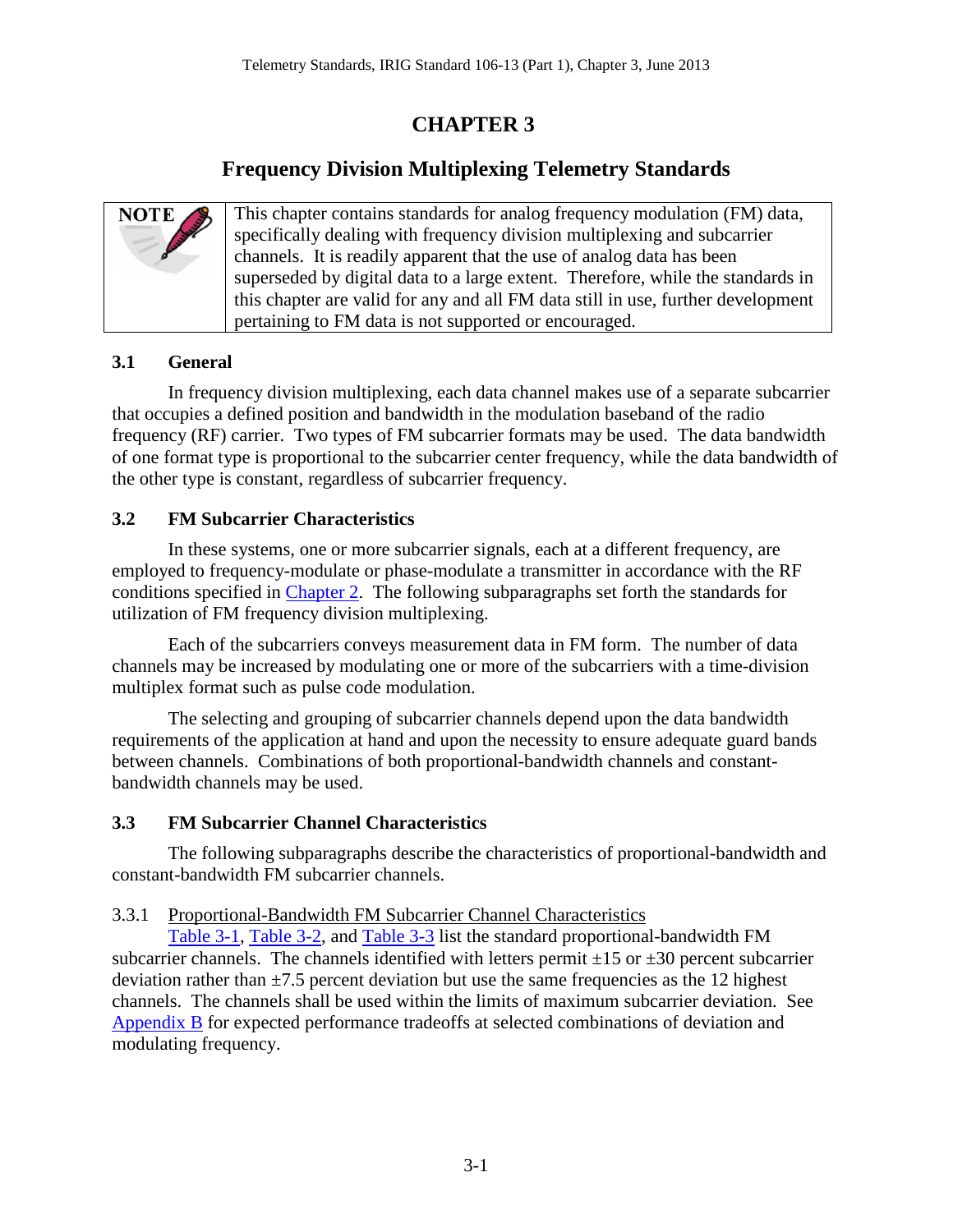<span id="page-5-0"></span>

| Table 3-1. Proportional-Bandwidth FM Subcarrier Channels $\pm 7.5\%$ |                                       |                                  |                                     |                                          |                                                     |                                          |                                     |
|----------------------------------------------------------------------|---------------------------------------|----------------------------------|-------------------------------------|------------------------------------------|-----------------------------------------------------|------------------------------------------|-------------------------------------|
| <b>Channels</b>                                                      |                                       |                                  |                                     |                                          |                                                     |                                          |                                     |
| Channel                                                              | Center<br>Frequencies<br>(hertz [Hz]) | Lower<br>Deviation<br>Limit (Hz) | Upper<br>Deviation<br>Limit<br>(Hz) | Nominal<br>Frequency<br>Response<br>(Hz) | Nominal<br><b>Rise Time</b><br>(millisecond<br>[ms] | Maximum<br>Frequency<br>Response<br>(Hz) | Minimum<br><b>Rise Time</b><br>(ms) |
| 1                                                                    | 400                                   | 370                              | 430                                 | 6                                        | 58                                                  | 30                                       | 11.7                                |
| $\overline{c}$                                                       | 560                                   | 518                              | 602                                 | 8                                        | 44                                                  | 42                                       | 8.33                                |
| 3                                                                    | 730                                   | 675                              | 785                                 | 11                                       | 32                                                  | 55                                       | 6.40                                |
| $\overline{4}$                                                       | 960                                   | 888                              | 1032                                | 14                                       | 25                                                  | 72                                       | 4.86                                |
| 5                                                                    | 1300                                  | 1202                             | 1398                                | 20                                       | 18                                                  | 98                                       | 3.60                                |
| 6                                                                    | 1700                                  | 1572                             | 1828                                | 25                                       | 14                                                  | 128                                      | 2.74                                |
| 7                                                                    | 2300                                  | 2127                             | 2473                                | 35                                       | 10                                                  | 173                                      | 2.03                                |
| 8                                                                    | 3000                                  | 2775                             | 3225                                | 45                                       | 7.8                                                 | 225                                      | 1.56                                |
| 9                                                                    | 3900                                  | 3607                             | 4193                                | 59                                       | 6.0                                                 | 293                                      | 1.20                                |
| 10                                                                   | 5400                                  | 4995                             | 5805                                | 81                                       | 4.3                                                 | 405                                      | 0.864                               |
| 11                                                                   | 7350                                  | 6799                             | 7901                                | 110                                      | 3.2                                                 | 551                                      | 0.635                               |
| 12                                                                   | 10,500                                | 9712                             | 11,288                              | 160                                      | 2.2                                                 | 788                                      | 0.444                               |
| 13                                                                   | 14,500                                | 13,412                           | 15,588                              | 220                                      | 1.6                                                 | 1088                                     | 0.322                               |
| 14                                                                   | 22,000                                | 20,350                           | 23,650                              | 330                                      | 1.1                                                 | 1650                                     | 0.212                               |
| 15                                                                   | 30,000                                | 27,750                           | 32,250                              | 450                                      | 0.78                                                | 2250                                     | 0.156                               |
| 16                                                                   | 40,000                                | 37,000                           | 43,000                              | 600                                      | 0.58                                                | 3000                                     | 0.117                               |
| 17                                                                   | 52,500                                | 48,562                           | 56,438                              | 788                                      | 0.44                                                | 3938                                     | 0.089                               |
| 18                                                                   | 70,000                                | 64,750                           | 75,250                              | 1050                                     | 0.33                                                | 5250                                     | 0.06                                |
| 19                                                                   | 93,000                                | 86,025                           | 99,975                              | 1395                                     | 0.25                                                | 6975                                     | 0.050                               |
| 20                                                                   | 124,000                               | 114,700                          | 133,300                             | 1860                                     | 0.19                                                | 9300                                     | 0.038                               |
| 21                                                                   | 165,000                               | 152,625                          | 177,375                             | 2475                                     | 0.14                                                | 12,375                                   | 0.029                               |
| 22                                                                   | 225,000                               | 208,125                          | 241,875                             | 3375                                     | 0.10                                                | 16,875                                   | 0.021                               |
| 23                                                                   | 300,000                               | 277,500                          | 322,500                             | 4500                                     | 0.08                                                | 22,500                                   | 0.016                               |
| 24                                                                   | 400,000                               | 370,000                          | 430,000                             | 6000                                     | 0.06                                                | 30,000                                   | 0.012                               |
| 25                                                                   | 560,000                               | 518,000                          | 602,000                             | 8400                                     | 0.04                                                | 42,000                                   | 0.008                               |

See notes at end of **Table 3-3**.

<span id="page-5-1"></span>

| <b>Proportional-Bandwidth FM Subcarrier Channel ±15%</b><br><b>Table 3-2.</b><br><b>Channels</b> |                               |                                                 |                    |                                          |                                     |                                          |                                     |
|--------------------------------------------------------------------------------------------------|-------------------------------|-------------------------------------------------|--------------------|------------------------------------------|-------------------------------------|------------------------------------------|-------------------------------------|
| <b>Channel</b>                                                                                   | Center<br>Frequencies<br>(Hz) | Lower<br>Deviation<br>Limit $(Hz)$ Limit $(Hz)$ | Upper<br>Deviation | Nominal<br>Frequency<br>Response<br>(Hz) | Nominal<br><b>Rise Time</b><br>(ms) | Maximum<br>Frequency<br>Response<br>(Hz) | Minimum<br><b>Rise Time</b><br>(ms) |
| A                                                                                                | 22,000                        | 18,700                                          | 25,300             | 660                                      | 0.53                                | 3300                                     | 0.106                               |
| B                                                                                                | 30,000                        | 25,500                                          | 34,500             | 900                                      | 0.39                                | 4500                                     | 0.078                               |
| $\mathbf C$                                                                                      | 40,000                        | 34,000                                          | 46,000             | 1200                                     | 0.29                                | 6000                                     | 0.058                               |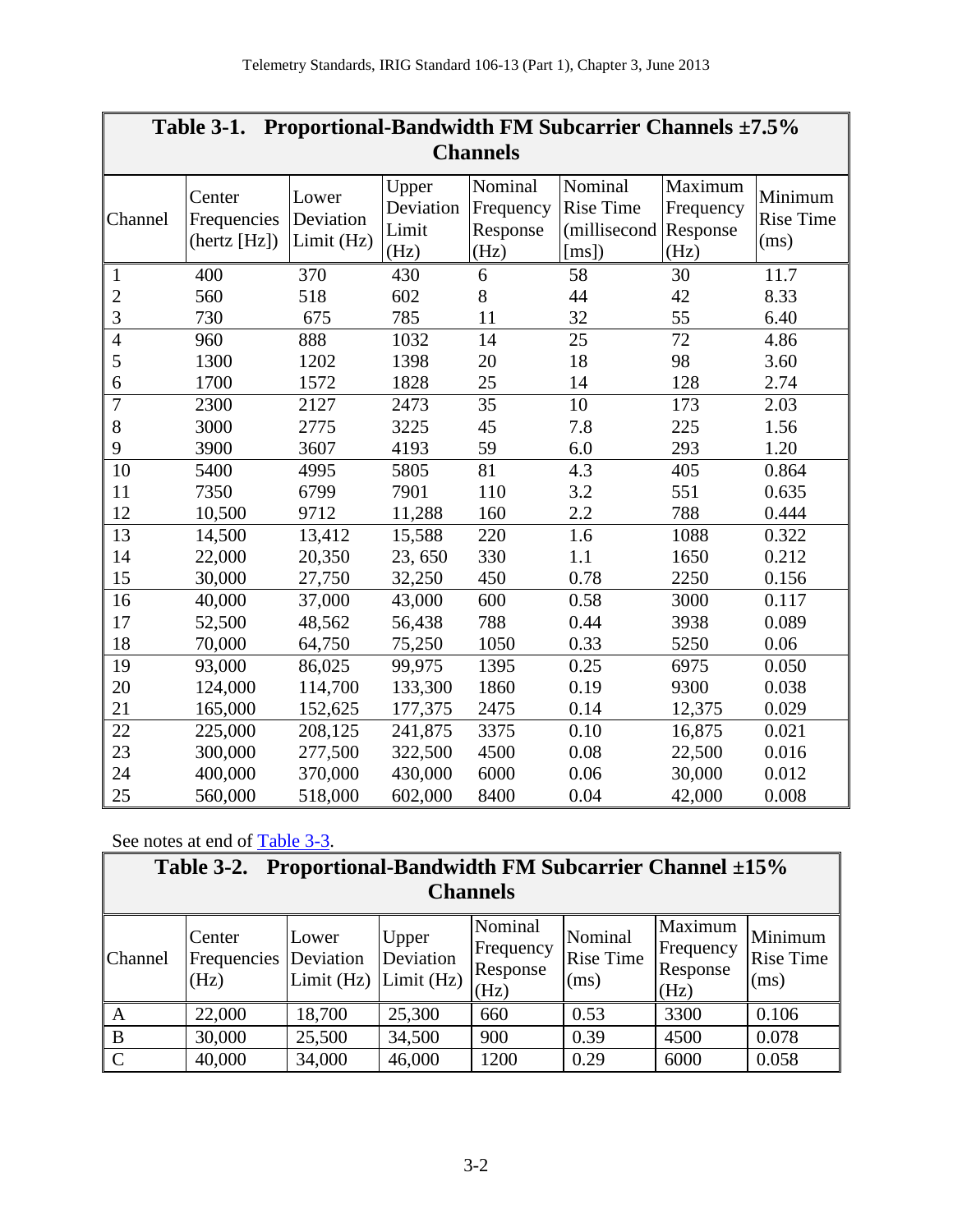| $\overline{D}$ | 52,500  | 44,625  | 60,375  | 1575   | 0.22 | 7875   | 0.044 |
|----------------|---------|---------|---------|--------|------|--------|-------|
| E              | 70,000  | 59,500  | 80,500  | 2100   | 0.17 | 10,500 | 0.033 |
| $\mathbf{F}$   | 93,000  | 79,050  | 106,950 | 2790   | 0.13 | 13,950 | 0.025 |
| G              | 124,000 | 105,400 | 142,600 | 3720   | 0.09 | 18,600 | 0.018 |
| H              | 165,000 | 140,250 | 189,750 | 4950   | 0.07 | 24,750 | 0.014 |
|                | 225,000 | 191,250 | 258,750 | 6750   | 0.05 | 33,750 | 0.010 |
|                | 300,000 | 255,000 | 345,000 | 9000   | 0.04 | 45,000 | 0.008 |
| K              | 400,000 | 340,000 | 460,000 | 12,000 | 0.03 | 60,000 | 0.006 |
| $\mathbf{L}$   | 560,000 | 476,000 | 644,000 | 16,800 | 0.02 | 84,000 | 0.004 |

See notes at end of [Table 3-3.](#page-6-0)

<span id="page-6-0"></span>

| <b>Proportional-Bandwidth FM Subcarrier Channels ±30%</b><br><b>Table 3-3.</b> |                               |                                  |                                  |                                          |                                     |                                          |                                     |
|--------------------------------------------------------------------------------|-------------------------------|----------------------------------|----------------------------------|------------------------------------------|-------------------------------------|------------------------------------------|-------------------------------------|
|                                                                                |                               |                                  |                                  | <b>Channels</b>                          |                                     |                                          |                                     |
| Channel                                                                        | Center<br>Frequencies<br>(Hz) | Lower<br>Deviation<br>Limit (Hz) | Upper<br>Deviation<br>Limit (Hz) | Nominal<br>Frequency<br>Response<br>(Hz) | Nominal<br><b>Rise Time</b><br>(ms) | Maximum<br>Frequency<br>Response<br>(Hz) | Minimum<br><b>Rise Time</b><br>(ms) |
| AA                                                                             | 22,000                        | 15,400                           | 28,600                           | 1320                                     | 0.265                               | 6600                                     | 0.053                               |
| <b>BB</b>                                                                      | 30,000                        | 21,000                           | 39,000                           | 1800                                     | 0.194                               | 9000                                     | 0.038                               |
| CC                                                                             | 40,000                        | 28,000                           | 52,000                           | 2400                                     | 0.146                               | 12,000                                   | 0.029                               |
| <b>DD</b>                                                                      | 52,500                        | 36,750                           | 68,250                           | 3150                                     | 0.111                               | 15,750                                   | 0.022                               |
| EE                                                                             | 70,000                        | 49,000                           | 91,000                           | 4200                                     | 0.083                               | 21,000                                   | 0.016                               |
| FF                                                                             | 93,000                        | 65,100                           | 120,900                          | 5580                                     | 0.063                               | 27,900                                   | 0.012                               |
| GG                                                                             | 124,000                       | 86,800                           | 161,200                          | 7440                                     | 0.047                               | 37,200                                   | 0.009                               |
| HH                                                                             | 165,000                       | 115,500                          | 214,500                          | 9900                                     | 0.035                               | 49,500                                   | 0.007                               |
| $\mathbf{I}$                                                                   | 225,000                       | 157,500                          | 292,500                          | 13,500                                   | 0.026                               | 67,500                                   | 0.005                               |
| JJ                                                                             | 300,000                       | 210,000                          | 390,000                          | 18,000                                   | 0.019                               | 90,000                                   | 0.004                               |
| KK                                                                             | 400,000                       | 280,000                          | 520,000                          | 24,000                                   | 0.015                               | 120,000                                  | 0.003                               |
| LL                                                                             | 560,000                       | 392,000                          | 728,000                          | 33,600                                   | 0.010                               | 168,000                                  | 0.002                               |

Notes:

1. Round off to nearest Hz.

- 2. The indicated maximum data frequency response and minimum rise time is based on the maximum theoretical response that can be obtained in a bandwidth between the upper and lower frequency limits specified for the channels. See [Appendix B,](http://www.wsmr.army.mil/RCCsite/Documents/106-13_Telemetry_Standards/appendixB.pdf) Paragraph 3.0 for determining possible accuracy versus response tradeoffs.
- 3. Channels A through L may be used by omitting adjacent lettered and numbered channels. Channels 13 and A may be used together with some increase in adjacent channel interference.
- 4. Channels AA through LL may be used by omitting every four adjacent double lettered and lettered channels and every three adjacent numbered channels. Channels AA through LL may be used by omitting every three adjacent double lettered and lettered channels and every two adjacent numbered channels with some increase in adjacent channel interference.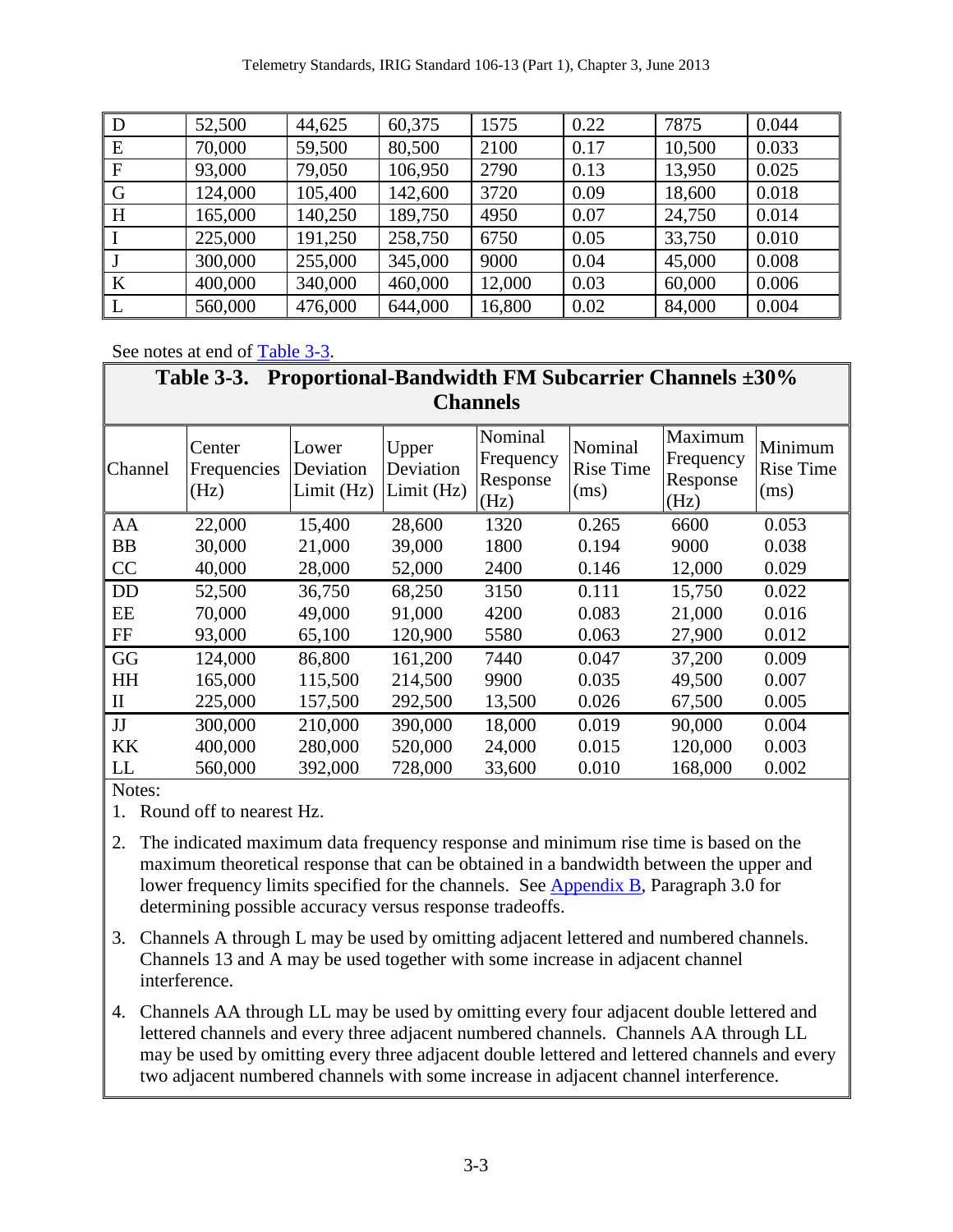#### <span id="page-7-0"></span>3.3.2 Constant-Bandwidth FM Subcarrier Channel Characteristics

[Table 3-4](#page-8-0) lists the standard constant-bandwidth FM subcarrier channels. The letters A, B, C, D, E, F, G, and H identify the channels for use with maximum subcarrier deviations of  $\pm 2$ ,  $\pm 4$ ,  $\pm 8$ ,  $\pm 16$ ,  $\pm 32$ ,  $\pm 64$ ,  $\pm 128$ , and  $\pm 256$  kilohertz (kHz), along with maximum frequency responses of 2, 4, 8, 16, 32, 64, 128, and 256 kHz. The channels shall be used within the limits of maximum subcarrier deviation. See [Appendix B](http://www.wsmr.army.mil/RCCsite/Documents/106-13_Telemetry_Standards/appendixB.pdf) for expected performance tradeoffs at selected combinations of deviation and modulating frequencies.

#### <span id="page-7-1"></span>**3.4 Tape Speed Control and Flutter Compensation**

Tape speed control and flutter compensation for FM/FM formats may be accomplished as indicated in **Appendix D**, Subsection 17.4. The standard reference frequency used shall be in accordance with the criteria in [Table 3-5](#page-9-0) when the reference signal is mixed with data.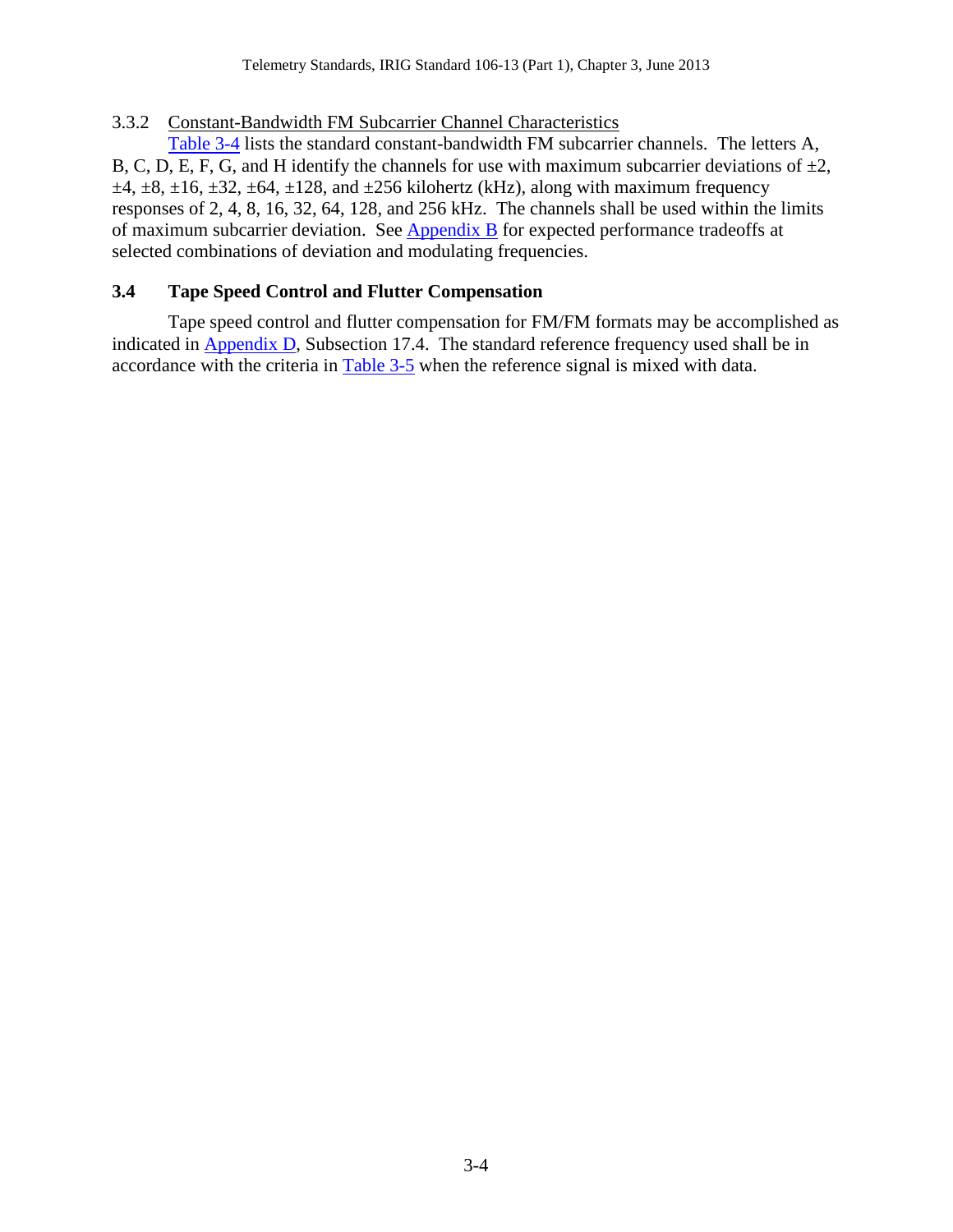<span id="page-8-0"></span>

| <b>Table 3-4.</b><br><b>Constant-Bandwidth FM Subcarrier Channels</b>                                         |                        |                |              |      |          |           |      |           |  |  |
|---------------------------------------------------------------------------------------------------------------|------------------------|----------------|--------------|------|----------|-----------|------|-----------|--|--|
| Frequency Criteria<br>Channels:                                                                               | A                      | B              | $\mathsf{C}$ | D    | E        | ${\bf F}$ | G    | H         |  |  |
| Deviation Limits (kHz)                                                                                        | $\pm 2$                | ±4             | $\pm 8$      | ±16  | $\pm 32$ | ±64       | ±128 | $\pm 256$ |  |  |
| Nominal Frequency Response (kHz)                                                                              | 0.4                    | 0.8            | 1.6          | 3.2  | 6.4      | 12.8      | 25.6 | 51.2      |  |  |
| Maximum Frequency Response (kHz)                                                                              | $\overline{2}$         | $\overline{4}$ | 8            | 16   | 32       | 64        | 128  | 256       |  |  |
| Notes:                                                                                                        | Center Frequency (kHz) |                |              |      |          |           |      |           |  |  |
|                                                                                                               | 8                      | 16             | 32           | 64   | 128      | 256       | 512  | 1024      |  |  |
| The constant-bandwidth channel designation                                                                    | 16                     | 32             | 64           | 128  | 256      | 512       | 1024 | 2048      |  |  |
| shall be the channel center frequency in                                                                      | 24                     | 48             | 96           | 192  | 384      | 768       | 1536 | 3072      |  |  |
| kilohertz and the channel letter indicating                                                                   | 32                     | 64             | 128          | 256  | 512      | 1024      | 2048 |           |  |  |
| deviation limit; for example, 16A, indicating $f_c$                                                           | 40                     | 80             | 160          | 320  | 640      | 1280      | 2560 |           |  |  |
| $= 16$ kHz, deviation limit of $\pm 2$ kHz.                                                                   | 48                     | 96             | 192          | 384  | 768      | 1536      | 3072 |           |  |  |
|                                                                                                               | 56                     | 112            | 224          | 448  | 896      | 1792      | 3584 |           |  |  |
| The indicated maximum frequency is based                                                                      | 64                     | 128            | 256          | 512  | 1024     | 2048      |      |           |  |  |
| upon the maximum theoretical response that                                                                    | 72                     | 144            | 288          | 576  | 1152     | 2304      |      |           |  |  |
| can be obtained in a bandwidth between                                                                        | 80                     | 160            | 320          | 640  | 1280     | 2560      |      |           |  |  |
| deviation limits specified for the channel. See                                                               | 88                     | 176            | 352          | 704  | 1408     | 2816      |      |           |  |  |
| discussion in $\Delta$ ppendix $\overline{B}$ for determining<br>practical accuracy versus frequency response | 96                     | 192            | 384          | 768  | 1536     | 3072      |      |           |  |  |
| tradeoffs.                                                                                                    | 104                    | 208            | 416          | 832  | 1664     | 3328      |      |           |  |  |
|                                                                                                               | 112                    | 224            | 448          | 896  | 1792     | 3584      |      |           |  |  |
| Prior to using a channel outside the shaded                                                                   | 120                    | 240            | 480          | 960  | 1920     | 3840      |      |           |  |  |
| area, the user should verify the availability of                                                              | 128                    | 256            | 512          | 1024 | 2048     |           |      |           |  |  |
| range assets to support the demodulation of the                                                               | 136                    | 272            | 544          | 1088 | 2176     |           |      |           |  |  |
| channel selected. Very limited support is                                                                     | 144                    | 288            | 576          | 1152 | 2304     |           |      |           |  |  |
| available above 2 megahertz.                                                                                  | 152                    | 304            | 608          | 1216 | 2432     |           |      |           |  |  |
|                                                                                                               | 160                    | 320            | 640          | 1280 | 2560     |           |      |           |  |  |
|                                                                                                               | 168                    | 336            | 672          | 1344 | 2688     |           |      |           |  |  |
|                                                                                                               | 176                    | 352            | 704          | 1408 | 2816     |           |      |           |  |  |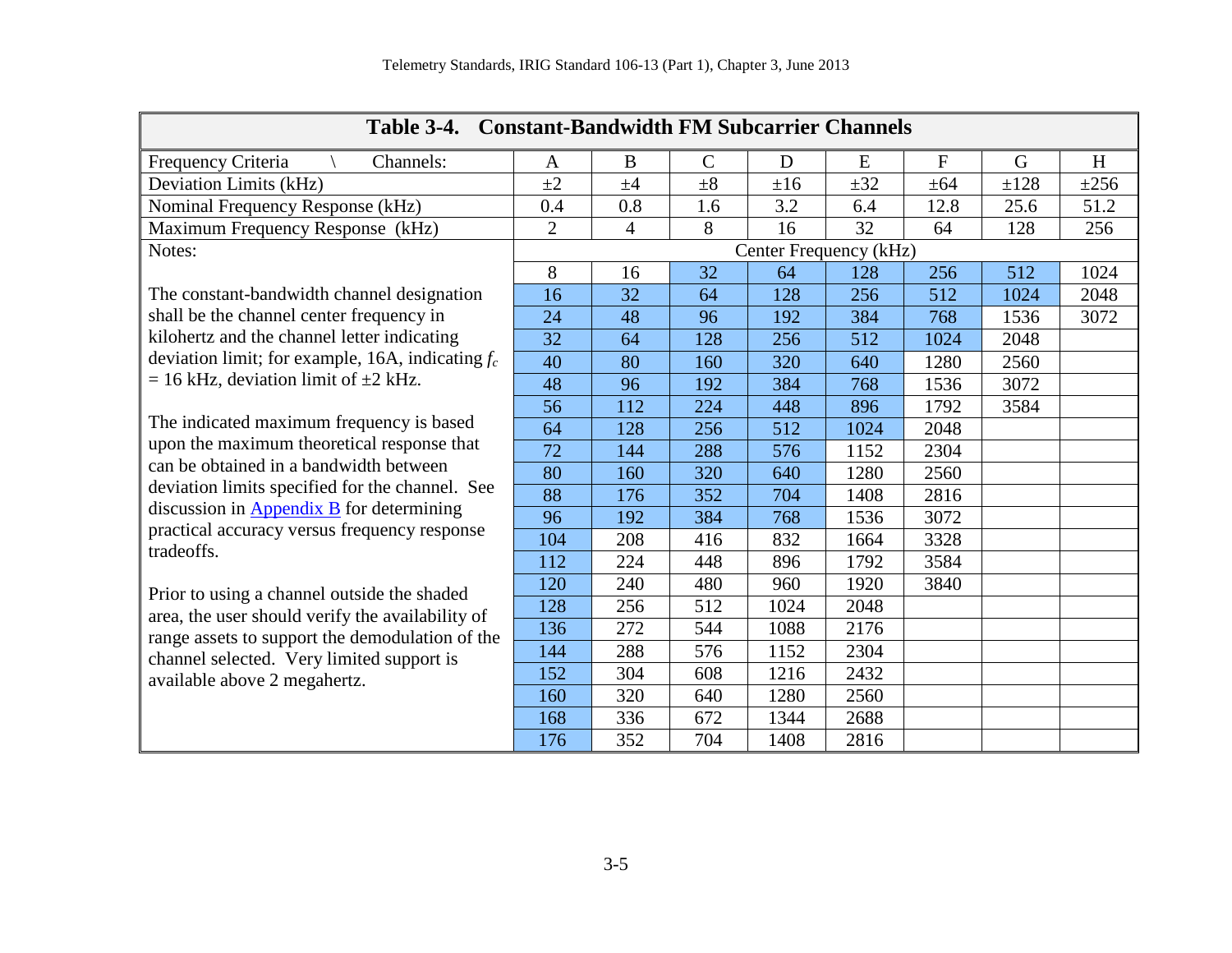<span id="page-9-0"></span>

| Table 3-5. Reference Signal Usage                                                    |
|--------------------------------------------------------------------------------------|
| <b>Reference Frequencies for Tape Speed and Flutter Compensation</b>                 |
| Reference Frequency (kHz $\pm 0.01\%$ )                                              |
| $960^{(1)}$                                                                          |
| $480^{(1)}$                                                                          |
| $240^{(1)}$                                                                          |
| 200                                                                                  |
| 100                                                                                  |
| 50                                                                                   |
| 25                                                                                   |
| 12.5                                                                                 |
| 6.25                                                                                 |
| 3.125                                                                                |
| Note: <sup>(1)</sup> These frequencies are for flutter compensation only and not for |
| capstan servo speed control. In addition, the 240 kHz reference signal               |
| may be used as a detranslation frequency in a constant-bandwidth                     |
| format.                                                                              |

If the reference signal is recorded on a separate tape track, any of the listed reference frequencies may be used provided the requirements for compensation rate of change are satisfied.

If the reference signal is mixed with the data signal, consideration must be given to possible problems with intermodulation sum and difference frequencies. Also, sufficient guard band must be allowed between the reference frequency and any adjacent data subcarrier.